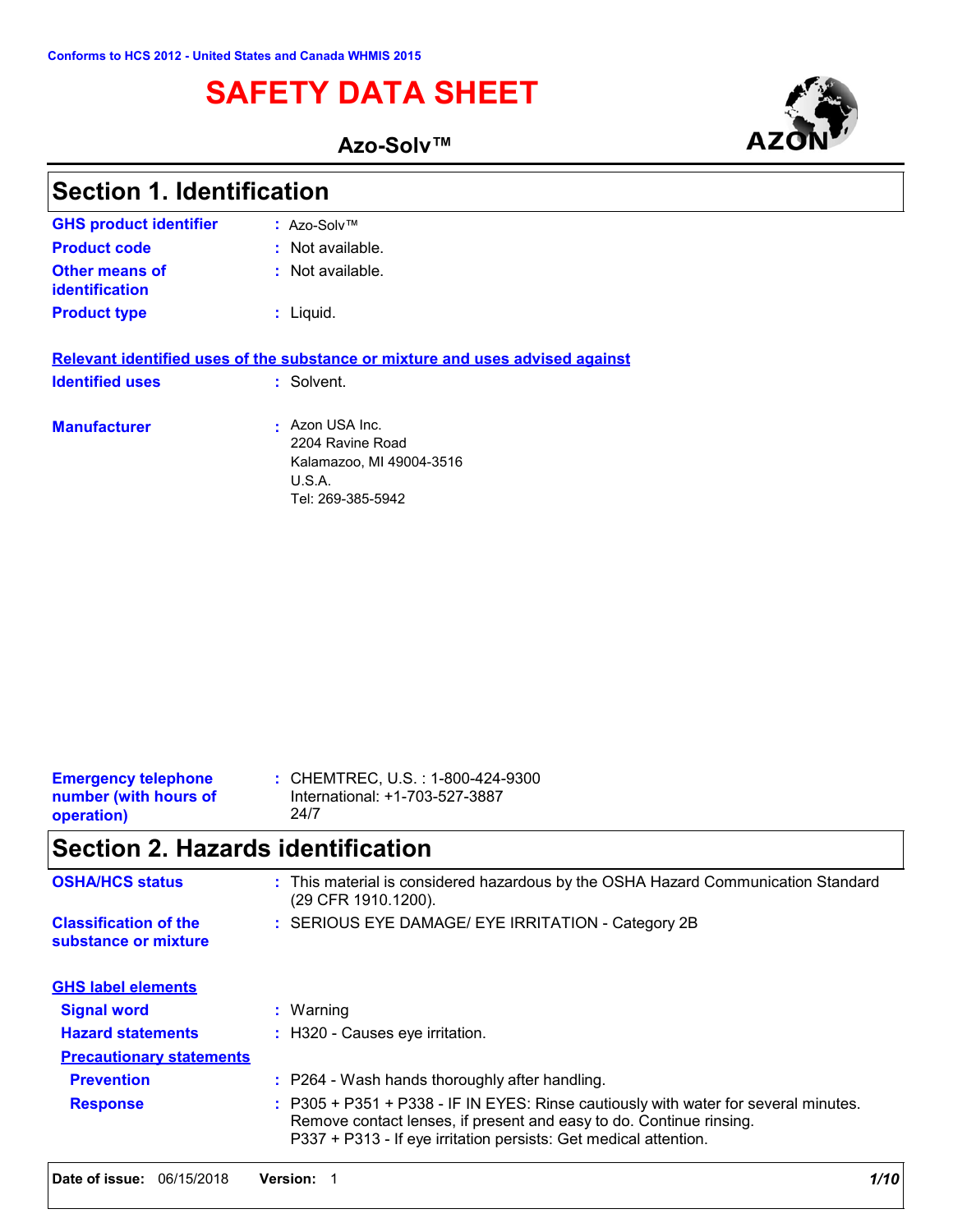# **Section 2. Hazards identification**

- 
- **Storage :** Not applicable.

**Disposal :** Not applicable. **:** None known.

**Hazards not otherwise classified**

# **Section 3. Composition/information on ingredients**

| Substance/mixture     | : Mixture          |
|-----------------------|--------------------|
| <b>Other means of</b> | $:$ Not available. |
| identification        |                    |

| <b>Ingredient name</b>        | $\frac{9}{6}$ | <b>CAS number</b> |
|-------------------------------|---------------|-------------------|
| 2,2'-(Ethylenedioxy)diethanol | ≥25 - ≤50     | 112-27-6          |
| Poly(ethylene glycol)         | $≥5 - ≤10$    | 25322-68-3        |

Any concentration shown as a range is to protect confidentiality or is due to batch variation.

**There are no additional ingredients present which, within the current knowledge of the supplier and in the concentrations applicable, are classified as hazardous to health or the environment and hence require reporting in this section.**

**Occupational exposure limits, if available, are listed in Section 8.**

# **Section 4. First aid measures**

#### **Description of necessary first aid measures**

| <b>Eye contact</b>  | : Immediately flush eyes with plenty of water, occasionally lifting the upper and lower<br>eyelids. Check for and remove any contact lenses. Continue to rinse for at least 20<br>minutes. If irritation persists, get medical attention.                                                                                                                                                                                                                                                                                                                                                                                                                                                                                                                                                                                 |
|---------------------|---------------------------------------------------------------------------------------------------------------------------------------------------------------------------------------------------------------------------------------------------------------------------------------------------------------------------------------------------------------------------------------------------------------------------------------------------------------------------------------------------------------------------------------------------------------------------------------------------------------------------------------------------------------------------------------------------------------------------------------------------------------------------------------------------------------------------|
| <b>Inhalation</b>   | : Remove victim to fresh air and keep at rest in a position comfortable for breathing. If<br>not breathing, if breathing is irregular or if respiratory arrest occurs, provide artificial<br>respiration or oxygen by trained personnel. It may be dangerous to the person providing<br>aid to give mouth-to-mouth resuscitation. Get medical attention if adverse health effects<br>persist or are severe. If unconscious, place in recovery position and get medical<br>attention immediately. Maintain an open airway. Loosen tight clothing such as a collar,<br>tie, belt or waistband.                                                                                                                                                                                                                              |
| <b>Skin contact</b> | : Flush contaminated skin with plenty of water. Get medical attention if symptoms occur.<br>Wash clothing before reuse. Clean shoes thoroughly before reuse.                                                                                                                                                                                                                                                                                                                                                                                                                                                                                                                                                                                                                                                              |
| <b>Ingestion</b>    | : Wash out mouth with water. Remove dentures if any. Remove victim to fresh air and<br>keep at rest in a position comfortable for breathing. If material has been swallowed and<br>the exposed person is conscious, give small quantities of water to drink. Stop if the<br>exposed person feels sick as vomiting may be dangerous. Do not induce vomiting<br>unless directed to do so by medical personnel. If vomiting occurs, the head should be<br>kept low so that vomit does not enter the lungs. Get medical attention if adverse health<br>effects persist or are severe. Never give anything by mouth to an unconscious person.<br>If unconscious, place in recovery position and get medical attention immediately.<br>Maintain an open airway. Loosen tight clothing such as a collar, tie, belt or waistband. |

**Most important symptoms/effects, acute and delayed**

| <b>Potential acute health effects</b> |                                                     |  |  |
|---------------------------------------|-----------------------------------------------------|--|--|
| <b>Eye contact</b>                    | : Causes eye irritation.                            |  |  |
| <b>Inhalation</b>                     | : No known significant effects or critical hazards. |  |  |
| <b>Skin contact</b>                   | : No known significant effects or critical hazards. |  |  |
| <b>Ingestion</b>                      | : No known significant effects or critical hazards. |  |  |
| <b>Over-exposure signs/symptoms</b>   |                                                     |  |  |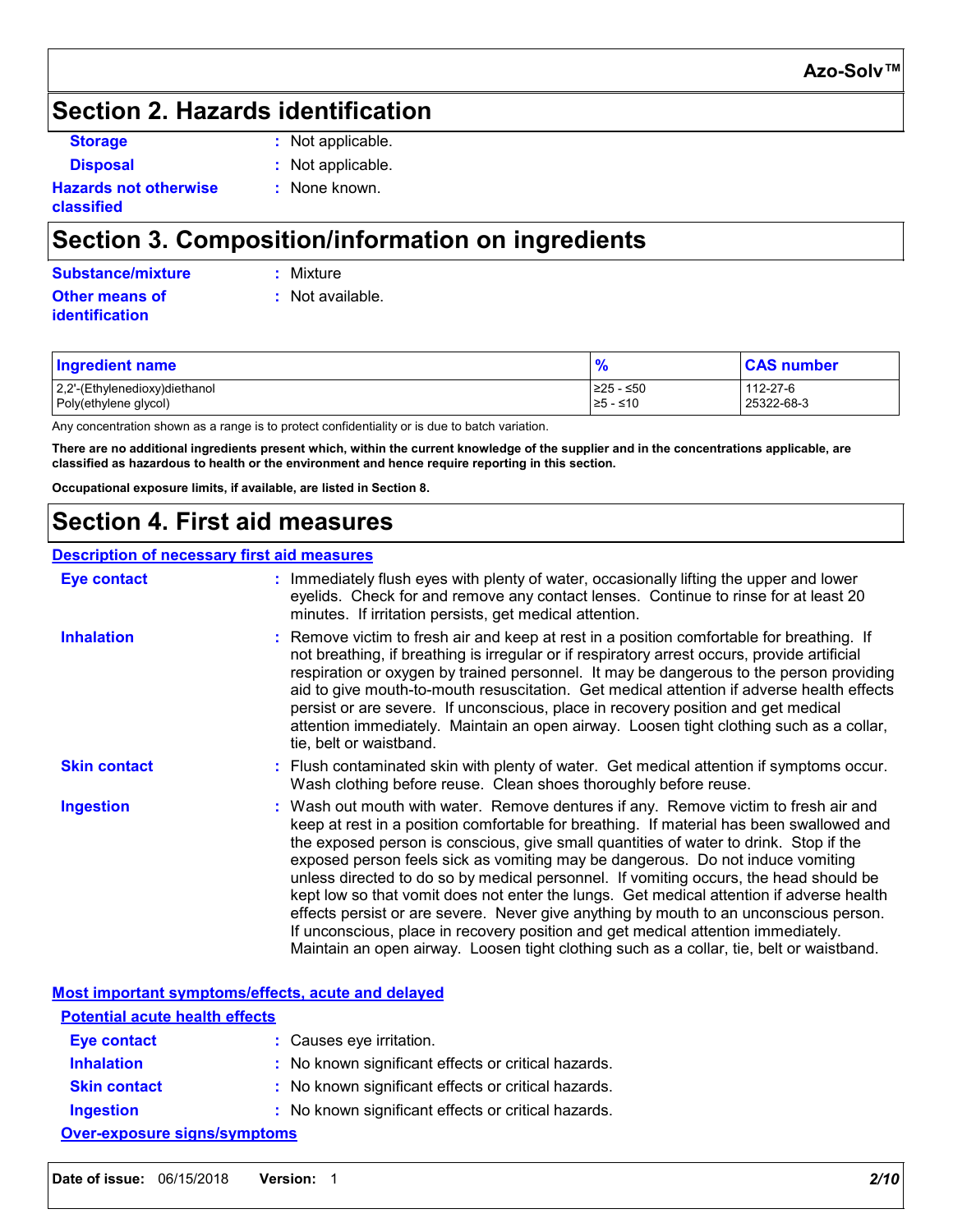# **Section 4. First aid measures**

| <b>Eye contact</b>                                                                   | : Adverse symptoms may include the following:<br>pain or irritation<br>watering<br>redness                                                                                    |  |  |
|--------------------------------------------------------------------------------------|-------------------------------------------------------------------------------------------------------------------------------------------------------------------------------|--|--|
| <b>Inhalation</b>                                                                    | : No known significant effects or critical hazards.                                                                                                                           |  |  |
| <b>Skin contact</b>                                                                  | : No known significant effects or critical hazards.                                                                                                                           |  |  |
| <b>Ingestion</b>                                                                     | : No known significant effects or critical hazards.                                                                                                                           |  |  |
| Indication of immediate medical attention and special treatment needed, if necessary |                                                                                                                                                                               |  |  |
| <b>Notes to physician</b>                                                            | : Treat symptomatically. Contact poison treatment specialist immediately if large<br>quantities have been ingested or inhaled.                                                |  |  |
| <b>Specific treatments</b>                                                           | : No specific treatment.                                                                                                                                                      |  |  |
| <b>Protection of first-aiders</b>                                                    | : No action shall be taken involving any personal risk or without suitable training. It may<br>be dangerous to the person providing aid to give mouth-to-mouth resuscitation. |  |  |

**See toxicological information (Section 11)**

# **Section 5. Fire-fighting measures**

| <b>Extinguishing media</b>                               |                                                                                                                                                                                                     |
|----------------------------------------------------------|-----------------------------------------------------------------------------------------------------------------------------------------------------------------------------------------------------|
| <b>Suitable extinguishing</b><br>media                   | : Use an extinguishing agent suitable for the surrounding fire.                                                                                                                                     |
| <b>Unsuitable extinguishing</b><br>media                 | : None known.                                                                                                                                                                                       |
| <b>Specific hazards arising</b><br>from the chemical     | : In a fire or if heated, a pressure increase will occur and the container may burst.                                                                                                               |
| <b>Hazardous thermal</b><br>decomposition products       | Decomposition products may include the following materials:<br>carbon dioxide<br>carbon monoxide                                                                                                    |
| <b>Special protective actions</b><br>for fire-fighters   | : Promptly isolate the scene by removing all persons from the vicinity of the incident if<br>there is a fire. No action shall be taken involving any personal risk or without suitable<br>training. |
| <b>Special protective</b><br>equipment for fire-fighters | : Fire-fighters should wear appropriate protective equipment and self-contained breathing<br>apparatus (SCBA) with a full face-piece operated in positive pressure mode.                            |

# **Section 6. Accidental release measures**

| Personal precautions, protective equipment and emergency procedures |                                                                                                                                                                                                                                                                                                                                                                                                                  |  |
|---------------------------------------------------------------------|------------------------------------------------------------------------------------------------------------------------------------------------------------------------------------------------------------------------------------------------------------------------------------------------------------------------------------------------------------------------------------------------------------------|--|
| For non-emergency<br>personnel                                      | : No action shall be taken involving any personal risk or without suitable training.<br>Evacuate surrounding areas. Keep unnecessary and unprotected personnel from<br>entering. Do not touch or walk through spilled material. Avoid breathing vapor or mist.<br>Provide adequate ventilation. Wear appropriate respirator when ventilation is<br>inadequate. Put on appropriate personal protective equipment. |  |
| For emergency responders                                            | : If specialized clothing is required to deal with the spillage, take note of any information in<br>Section 8 on suitable and unsuitable materials. See also the information in "For non-<br>emergency personnel".                                                                                                                                                                                               |  |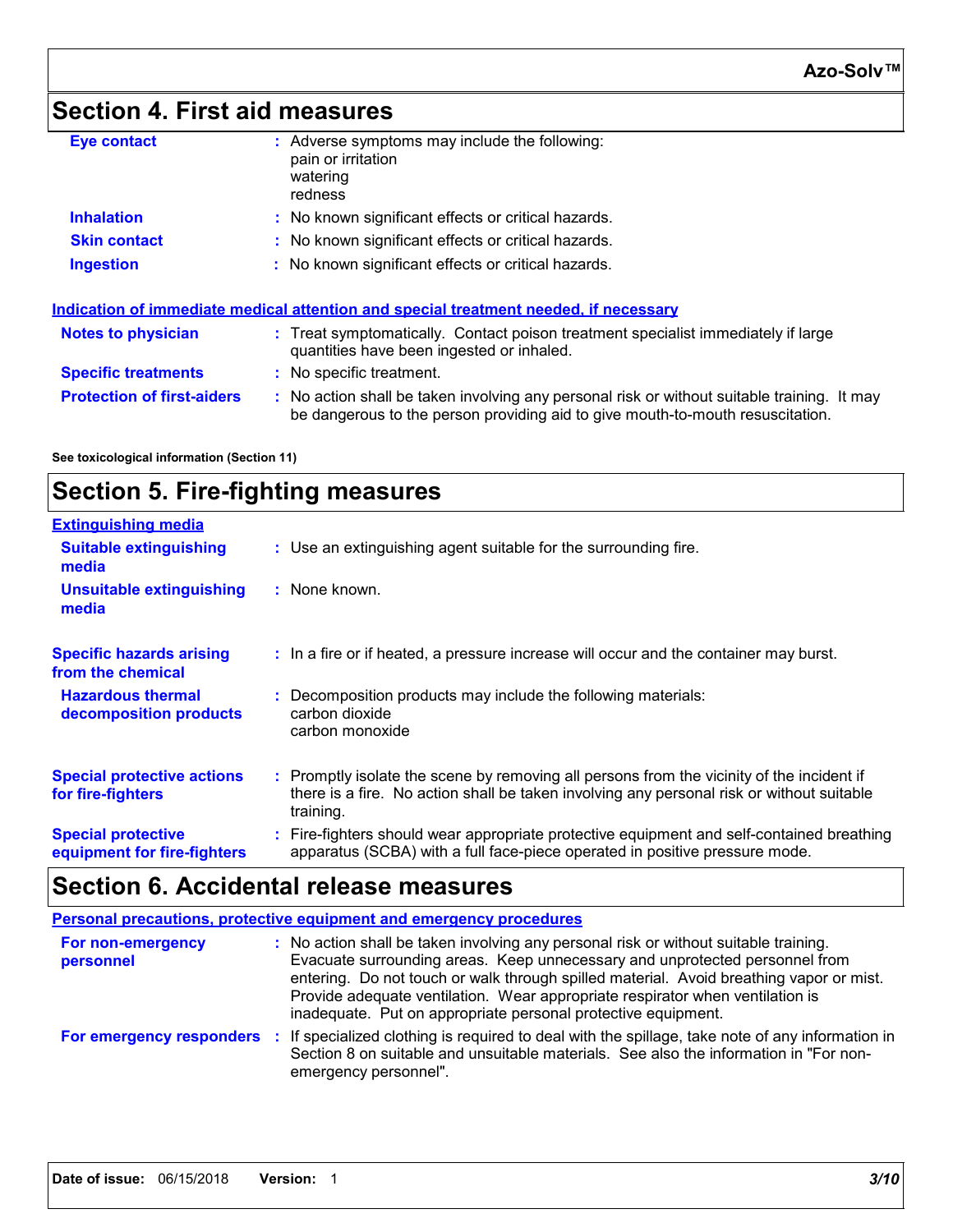### **Section 6. Accidental release measures**

| <b>Environmental precautions</b> | : Avoid dispersal of spilled material and runoff and contact with soil, waterways, drains |
|----------------------------------|-------------------------------------------------------------------------------------------|
|                                  | and sewers. Inform the relevant authorities if the product has caused environmental       |
|                                  | pollution (sewers, waterways, soil or air).                                               |

#### **Methods and materials for containment and cleaning up**

- 
- **Spill Stop leak if without risk. Move containers from spill area. Approach release from <b>Spill :** Stop leak if without risk. Move containers from spill area. Approach release from upwind. Prevent entry into sewers, water courses, basements or confined areas. Wash spillages into an effluent treatment plant or proceed as follows. Contain and collect spillage with non-combustible, absorbent material e.g. sand, earth, vermiculite or diatomaceous earth and place in container for disposal according to local regulations (see Section 13). Dispose of via a licensed waste disposal contractor. Contaminated absorbent material may pose the same hazard as the spilled product. Note: see Section 1 for emergency contact information and Section 13 for waste disposal.

## **Section 7. Handling and storage**

#### **Precautions for safe handling**

| <b>Protective measures</b>                                                       | : Put on appropriate personal protective equipment (see Section 8). Do not ingest. Avoid<br>contact with eyes, skin and clothing. Avoid breathing vapor or mist. Keep in the original<br>container or an approved alternative made from a compatible material, kept tightly<br>closed when not in use. Empty containers retain product residue and can be hazardous.<br>Do not reuse container.                                                                                                                                                                                    |
|----------------------------------------------------------------------------------|------------------------------------------------------------------------------------------------------------------------------------------------------------------------------------------------------------------------------------------------------------------------------------------------------------------------------------------------------------------------------------------------------------------------------------------------------------------------------------------------------------------------------------------------------------------------------------|
| <b>Advice on general</b><br>occupational hygiene                                 | : Eating, drinking and smoking should be prohibited in areas where this material is<br>handled, stored and processed. Workers should wash hands and face before eating,<br>drinking and smoking. See also Section 8 for additional information on hygiene<br>measures.                                                                                                                                                                                                                                                                                                             |
| <b>Conditions for safe storage,</b><br>including any<br><i>incompatibilities</i> | : Store in accordance with local regulations. Store in original container protected from<br>direct sunlight in a dry, cool and well-ventilated area, away from incompatible materials<br>(see Section 10) and food and drink. Keep container tightly closed and sealed until<br>ready for use. Containers that have been opened must be carefully resealed and kept<br>upright to prevent leakage. Do not store in unlabeled containers. Use appropriate<br>containment to avoid environmental contamination. See Section 10 for incompatible<br>materials before handling or use. |

### **Section 8. Exposure controls/personal protection**

#### **Control parameters**

#### **United States**

#### **Occupational exposure limits**

| <b>Ingredient name</b>                                 | <u>I Exposure limits</u>                                                                          |
|--------------------------------------------------------|---------------------------------------------------------------------------------------------------|
| 2,2'-(Ethylenedioxy)diethanol<br>Poly(ethylene glycol) | None.<br>AIHA WEEL (United States, 10/2011).<br>TWA: 10 mg/m <sup>3</sup> 8 hours. Form: Aerosol. |

#### **Canada**

#### **Occupational exposure limits**

| <b>Ingredient name</b> | <b>Exposure limits</b>                                                                   |
|------------------------|------------------------------------------------------------------------------------------|
| Poly(ethylene glycol)  | AIHA WEEL (United States, 10/2011).<br>TWA: 10 mg/m <sup>3</sup> 8 hours. Form: Aerosol. |

|          | <b>Appropriate engineering</b> |
|----------|--------------------------------|
| controls |                                |

**:** Good general ventilation should be sufficient to control worker exposure to airborne contaminants.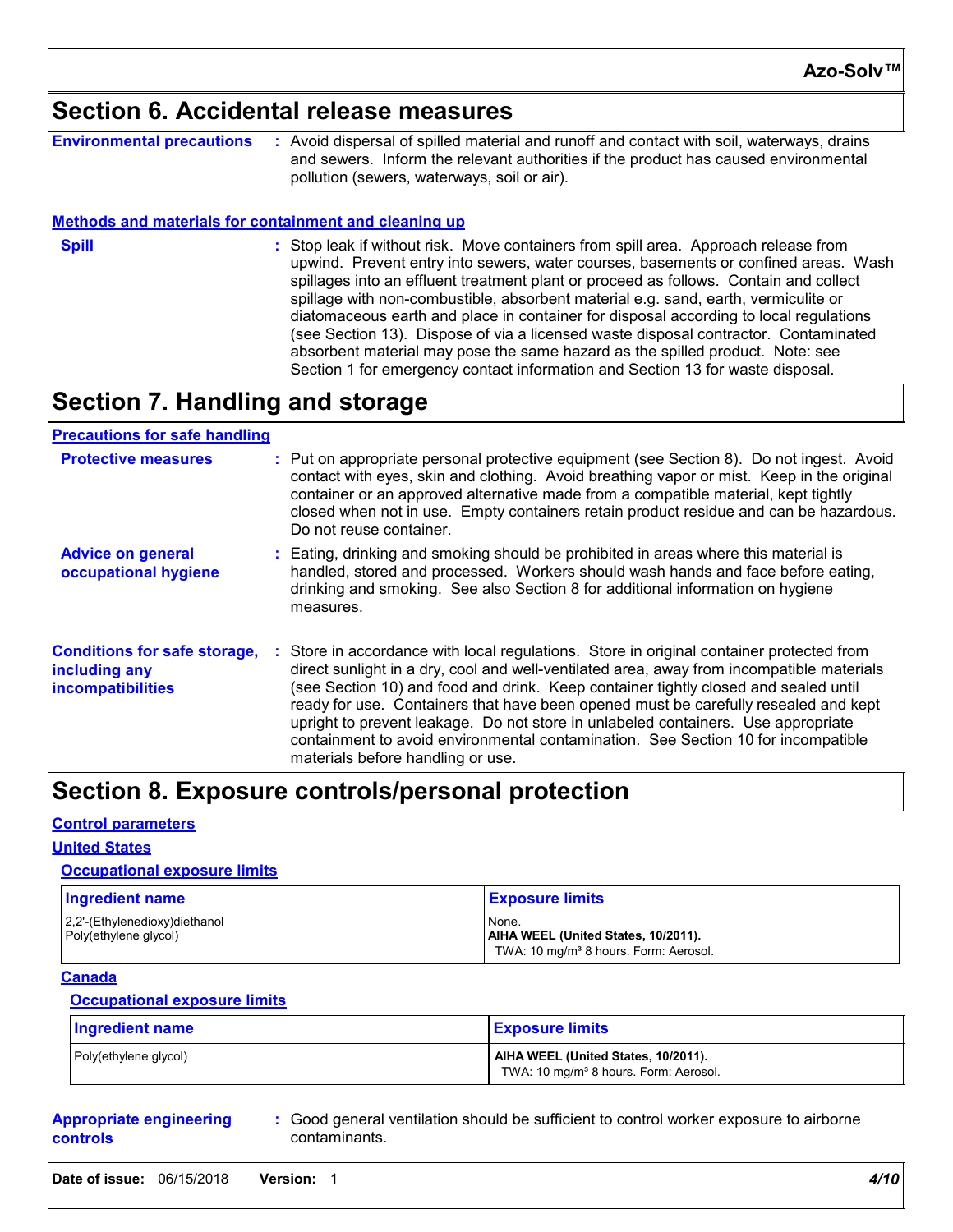# **Section 8. Exposure controls/personal protection**

| <b>Environmental exposure</b> | : Emissions from ventilation or work process equipment should be checked to ensure |
|-------------------------------|------------------------------------------------------------------------------------|
| <b>controls</b>               | they comply with the requirements of environmental protection legislation.         |

#### **Individual protection measures**

| <b>Hygiene measures</b>       |  | : Wash hands, forearms and face thoroughly after handling chemical products, before<br>eating, smoking and using the lavatory and at the end of the working period.<br>Appropriate techniques should be used to remove potentially contaminated clothing.<br>Wash contaminated clothing before reusing. Ensure that eyewash stations and safety<br>showers are close to the workstation location.                                                                                                                                                                                                                      |
|-------------------------------|--|------------------------------------------------------------------------------------------------------------------------------------------------------------------------------------------------------------------------------------------------------------------------------------------------------------------------------------------------------------------------------------------------------------------------------------------------------------------------------------------------------------------------------------------------------------------------------------------------------------------------|
| <b>Eye/face protection</b>    |  | : Safety eyewear complying with an approved standard should be used when a risk<br>assessment indicates this is necessary to avoid exposure to liquid splashes, mists,<br>gases or dusts. If contact is possible, the following protection should be worn, unless<br>the assessment indicates a higher degree of protection: chemical splash goggles.                                                                                                                                                                                                                                                                  |
| <b>Skin protection</b>        |  |                                                                                                                                                                                                                                                                                                                                                                                                                                                                                                                                                                                                                        |
| <b>Hand protection</b>        |  | : Chemical-resistant, impervious gloves complying with an approved standard should be<br>worn at all times when handling chemical products if a risk assessment indicates this is<br>necessary. Considering the parameters specified by the glove manufacturer, check<br>during use that the gloves are still retaining their protective properties. It should be<br>noted that the time to breakthrough for any glove material may be different for different<br>glove manufacturers. In the case of mixtures, consisting of several substances, the<br>protection time of the gloves cannot be accurately estimated. |
| <b>Body protection</b>        |  | : Personal protective equipment for the body should be selected based on the task being<br>performed and the risks involved and should be approved by a specialist before<br>handling this product.                                                                                                                                                                                                                                                                                                                                                                                                                    |
| <b>Other skin protection</b>  |  | : Appropriate footwear and any additional skin protection measures should be selected<br>based on the task being performed and the risks involved and should be approved by a<br>specialist before handling this product.                                                                                                                                                                                                                                                                                                                                                                                              |
| <b>Respiratory protection</b> |  | : Based on the hazard and potential for exposure, select a respirator that meets the<br>appropriate standard or certification. Respirators must be used according to a<br>respiratory protection program to ensure proper fitting, training, and other important<br>aspects of use.                                                                                                                                                                                                                                                                                                                                    |

# **Section 9. Physical and chemical properties**

| <b>Appearance</b>                               |                                                     |
|-------------------------------------------------|-----------------------------------------------------|
| <b>Physical state</b>                           | : Liquid. [Clear.]                                  |
| <b>Color</b>                                    | : Clear to Clear yellow.                            |
| Odor                                            | : Slight.                                           |
| <b>Odor threshold</b>                           | : Not available.                                    |
| рH                                              | : Not available.                                    |
| <b>Melting point</b>                            | : Not available.                                    |
| <b>Boiling point</b>                            | : Not available.                                    |
| <b>Flash point</b>                              | : Closed cup: $176.11^{\circ}$ C (349 $^{\circ}$ F) |
| <b>Evaporation rate</b>                         | : Not available.                                    |
| <b>Flammability (solid, gas)</b>                | $:$ Not available.                                  |
| Lower and upper explosive<br>(flammable) limits | $:$ Not available.                                  |
| <b>Vapor pressure</b>                           | $:$ Not available.                                  |
| <b>Vapor density</b>                            | : Not available.                                    |
| <b>Relative density</b>                         | : 1.12                                              |
|                                                 |                                                     |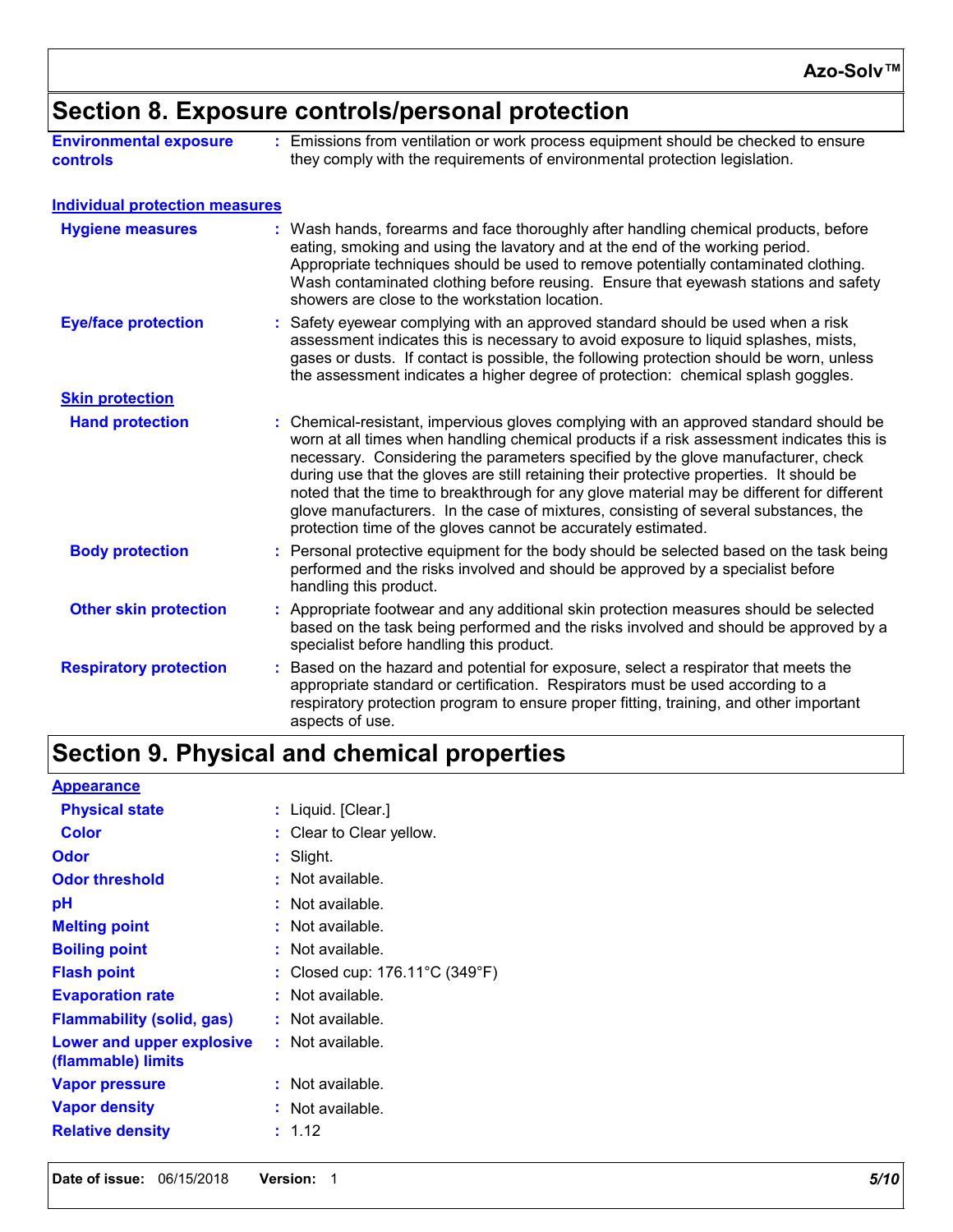# **Section 9. Physical and chemical properties**

| <b>Solubility</b>                                 | : Slightly soluble in water. |
|---------------------------------------------------|------------------------------|
| <b>Partition coefficient: n-</b><br>octanol/water | : Not available.             |
| <b>Auto-ignition temperature</b>                  | : Not available.             |
| <b>Decomposition temperature</b>                  | : Not available.             |
| <b>Viscosity</b>                                  | : Not available.             |
| Flow time (ISO 2431)                              | : Not available.             |

# **Section 10. Stability and reactivity**

| <b>Reactivity</b>                            | : No specific test data related to reactivity available for this product or its ingredients. |
|----------------------------------------------|----------------------------------------------------------------------------------------------|
| <b>Chemical stability</b>                    | : The product is stable.                                                                     |
| <b>Possibility of hazardous</b><br>reactions | : Under normal conditions of storage and use, hazardous reactions will not occur.            |
| <b>Conditions to avoid</b>                   | : No specific data.                                                                          |
| <b>Incompatible materials</b>                | : Reactive or incompatible with the following materials: oxidizing materials and alkalis.    |
| <b>Hazardous decomposition</b><br>products   | : Carbon monoxide, Carbon dioxide.                                                           |

# **Section 11. Toxicological information**

### **Information on toxicological effects**

#### **Acute toxicity**

| <b>Product/ingredient name</b> | <b>Result</b> | <b>Species</b> | <b>Dose</b> | <b>Exposure</b> |
|--------------------------------|---------------|----------------|-------------|-----------------|
| 2,2'-(Ethylenedioxy)diethanol  | LD50 Oral     | Rat            | 15000 mg/kg |                 |

#### **Irritation/Corrosion**

| <b>Product/ingredient name</b> | <b>Result</b>        | <b>Species</b> | <b>Score</b> | <b>Exposure</b>   | <b>Observation</b> |
|--------------------------------|----------------------|----------------|--------------|-------------------|--------------------|
| 2,2'-(Ethylenedioxy)diethanol  | Eyes - Mild irritant | Rabbit         |              | 500 mg            |                    |
|                                | Skin - Mild irritant | Rabbit         |              | 24 hours 500 mg   |                    |
| Poly(ethylene glycol)          | Eyes - Mild irritant | Rabbit         |              | $24$ hours 500 mg |                    |
|                                | Eyes - Mild irritant | Rabbit         |              | 500 mg            |                    |
|                                | Skin - Mild irritant | Rabbit         |              | 24 hours 500 mg   |                    |
|                                | Skin - Mild irritant | Rabbit         |              | 500 mg            |                    |

#### **Sensitization**

There is no data available.

#### **Mutagenicity**

There is no data available.

#### **Carcinogenicity**

There is no data available.

#### **Reproductive toxicity**

There is no data available.

#### **Teratogenicity**

There is no data available.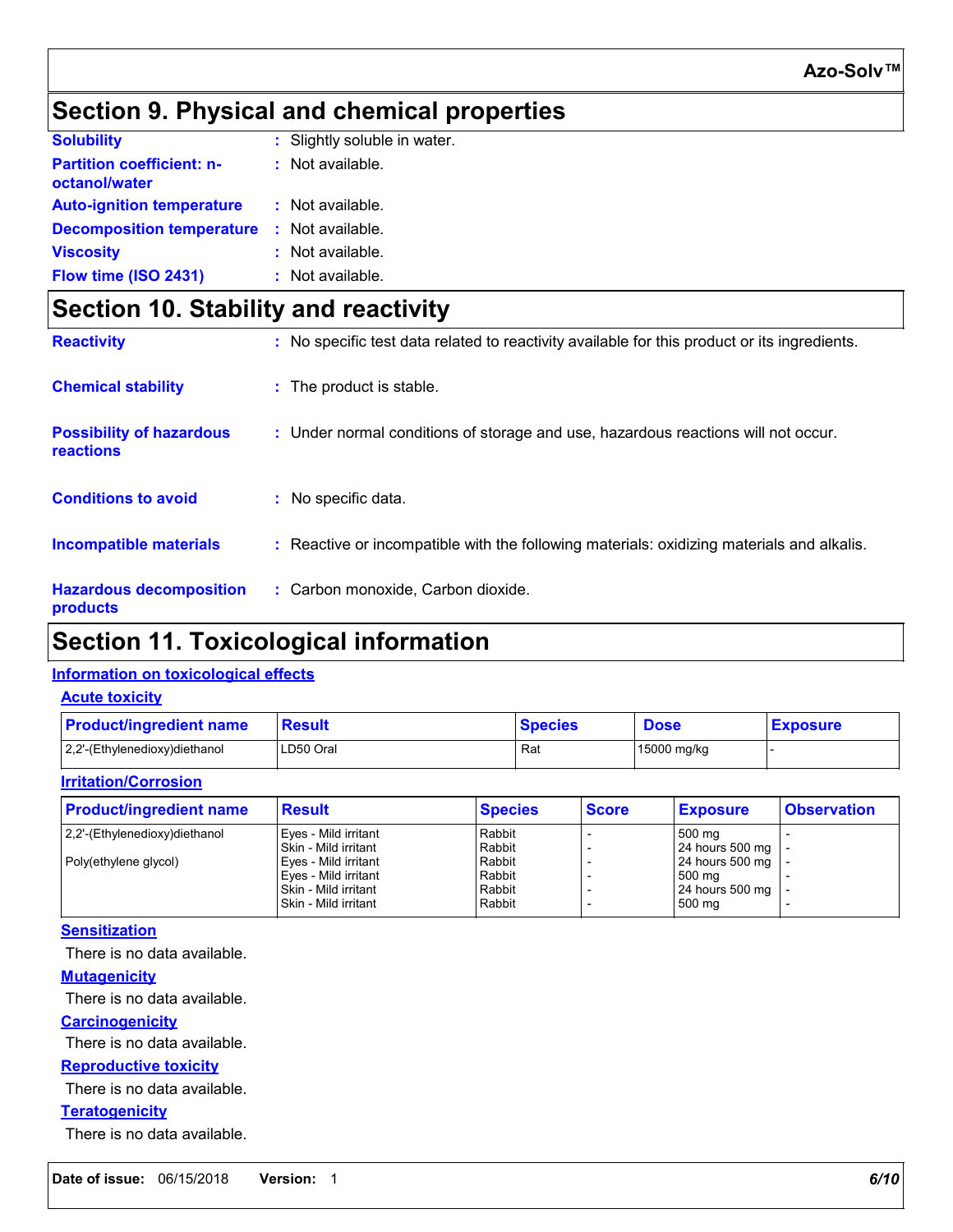# **Section 11. Toxicological information**

|                                                           | <b>Specific target organ toxicity (single exposure)</b>                                    |  |  |  |  |
|-----------------------------------------------------------|--------------------------------------------------------------------------------------------|--|--|--|--|
| There is no data available.                               |                                                                                            |  |  |  |  |
| <b>Specific target organ toxicity (repeated exposure)</b> |                                                                                            |  |  |  |  |
| There is no data available.                               |                                                                                            |  |  |  |  |
| <b>Aspiration hazard</b>                                  |                                                                                            |  |  |  |  |
| There is no data available.                               |                                                                                            |  |  |  |  |
| <b>Information on the likely</b><br>routes of exposure    | : Dermal contact. Eye contact. Inhalation. Ingestion.                                      |  |  |  |  |
| <b>Potential acute health effects</b>                     |                                                                                            |  |  |  |  |
| <b>Eye contact</b>                                        | : Causes eye irritation.                                                                   |  |  |  |  |
| <b>Inhalation</b>                                         | : No known significant effects or critical hazards.                                        |  |  |  |  |
| <b>Skin contact</b>                                       | : No known significant effects or critical hazards.                                        |  |  |  |  |
| <b>Ingestion</b>                                          | : No known significant effects or critical hazards.                                        |  |  |  |  |
|                                                           | <b>Symptoms related to the physical, chemical and toxicological characteristics</b>        |  |  |  |  |
| <b>Eye contact</b>                                        | : Adverse symptoms may include the following:<br>pain or irritation<br>watering<br>redness |  |  |  |  |
| <b>Inhalation</b>                                         | : No known significant effects or critical hazards.                                        |  |  |  |  |
| <b>Skin contact</b>                                       | : No known significant effects or critical hazards.                                        |  |  |  |  |
| <b>Ingestion</b>                                          | : No known significant effects or critical hazards.                                        |  |  |  |  |
|                                                           | Delayed and immediate effects and also chronic effects from short and long term exposure   |  |  |  |  |
| <b>Short term exposure</b>                                |                                                                                            |  |  |  |  |
| <b>Potential immediate</b><br>effects                     | : No known significant effects or critical hazards.                                        |  |  |  |  |
| <b>Potential delayed effects</b>                          | : No known significant effects or critical hazards.                                        |  |  |  |  |
| <b>Long term exposure</b>                                 |                                                                                            |  |  |  |  |
| <b>Potential immediate</b><br>effects                     | : No known significant effects or critical hazards.                                        |  |  |  |  |
| <b>Potential delayed effects</b>                          | : No known significant effects or critical hazards.                                        |  |  |  |  |
| <b>Potential chronic health effects</b>                   |                                                                                            |  |  |  |  |
| <b>General</b>                                            | : No known significant effects or critical hazards.                                        |  |  |  |  |
| <b>Carcinogenicity</b>                                    | No known significant effects or critical hazards.                                          |  |  |  |  |
| <b>Mutagenicity</b>                                       | No known significant effects or critical hazards.                                          |  |  |  |  |
| <b>Teratogenicity</b>                                     | No known significant effects or critical hazards.                                          |  |  |  |  |
|                                                           | : No known significant effects or critical hazards.                                        |  |  |  |  |
| <b>Developmental effects</b>                              |                                                                                            |  |  |  |  |

### **Numerical measures of toxicity**

**Acute toxicity estimates**

There is no data available.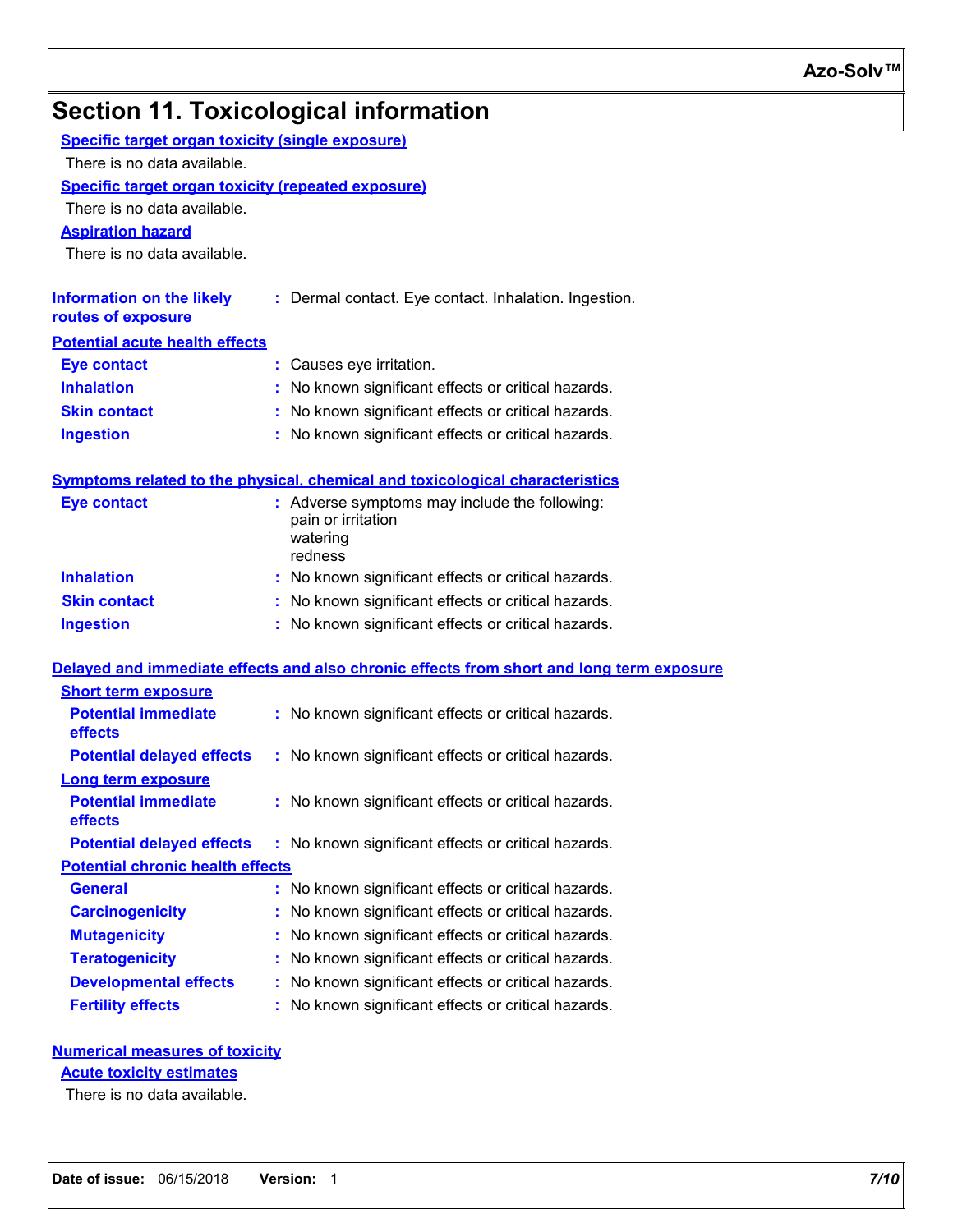# **Section 12. Ecological information**

#### **Toxicity**

| <b>Product/ingredient name</b> | <b>Result</b>                        | <b>Species</b>                                                                  | <b>Exposure</b> |
|--------------------------------|--------------------------------------|---------------------------------------------------------------------------------|-----------------|
| 2.2'-(Ethylenedioxy)diethanol  | Acute LC50 35000 ul/L Fresh water    | Daphnia - Daphnia magna                                                         | 48 hours        |
|                                | Acute LC50 59900000 µg/L Fresh water | Fish - Pimephales promelas                                                      | 96 hours        |
|                                | IChronic NOEC 33 ul/L Marine water   | Crustaceans - Americamysis bahia -<br>Juvenile (Fledgling, Hatchling, Weanling) | 21 days         |
|                                | Chronic NOEC 7500 mg/L Fresh water   | Daphnia - Daphnia magna                                                         | 21 days         |
|                                | Chronic NOEC 100 ul/L Marine water   | Fish - Cyprinodon variegatus - Egg                                              | 28 days         |
| Poly(ethylene glycol)          | Acute LC50 >1000000 µg/L Fresh water | Fish - Salmo salar - Parr                                                       | 96 hours        |

#### **Persistence and degradability**

There is no data available.

#### **Bioaccumulative potential**

| <b>Product/ingredient name</b> | $\mathsf{LogP}_\mathsf{ow}$ | <b>DO</b> | <b>Potential</b> |
|--------------------------------|-----------------------------|-----------|------------------|
| 2,2'-(Ethylenedioxy)diethanol  | -1.75                       |           | ⊩low             |
| Poly(ethylene glycol)          |                             | J.Z       | low              |

#### **Mobility in soil**

| <b>Soil/water partition</b>    | $:$ Not available. |
|--------------------------------|--------------------|
| coefficient (K <sub>oc</sub> ) |                    |

**Other adverse effects** : No known significant effects or critical hazards.

## **Section 13. Disposal considerations**

The generation of waste should be avoided or minimized wherever possible. Disposal of this product, solutions and any by-products should comply with the requirements of environmental protection and waste disposal legislation and any regional local authority requirements. Dispose of surplus and non-recyclable products via a licensed waste disposal contractor. Waste should not be disposed of untreated to the sewer unless fully compliant with the requirements of all authorities with jurisdiction. Waste packaging should be recycled. Incineration or landfill should only be considered when recycling is not feasible. This material and its container must be disposed of in a safe way. Care should be taken when handling empty containers that have not been cleaned or rinsed out. Empty containers or liners may retain some product residues. Avoid dispersal of spilled material and runoff and contact with soil, waterways, drains and sewers. **Disposal methods :**

# **Section 14. Transport information**

|                                      | <b>DOT Classification</b> | <b>TDG Classification</b> | <b>IMDG</b>    | <b>IATA</b>    |
|--------------------------------------|---------------------------|---------------------------|----------------|----------------|
| <b>UN number</b>                     | Not regulated.            | Not regulated.            | Not regulated. | Not regulated. |
| <b>UN proper</b><br>shipping name    |                           |                           |                |                |
| <b>Transport</b><br>hazard class(es) |                           |                           |                |                |
| <b>Packing group</b>                 |                           |                           |                |                |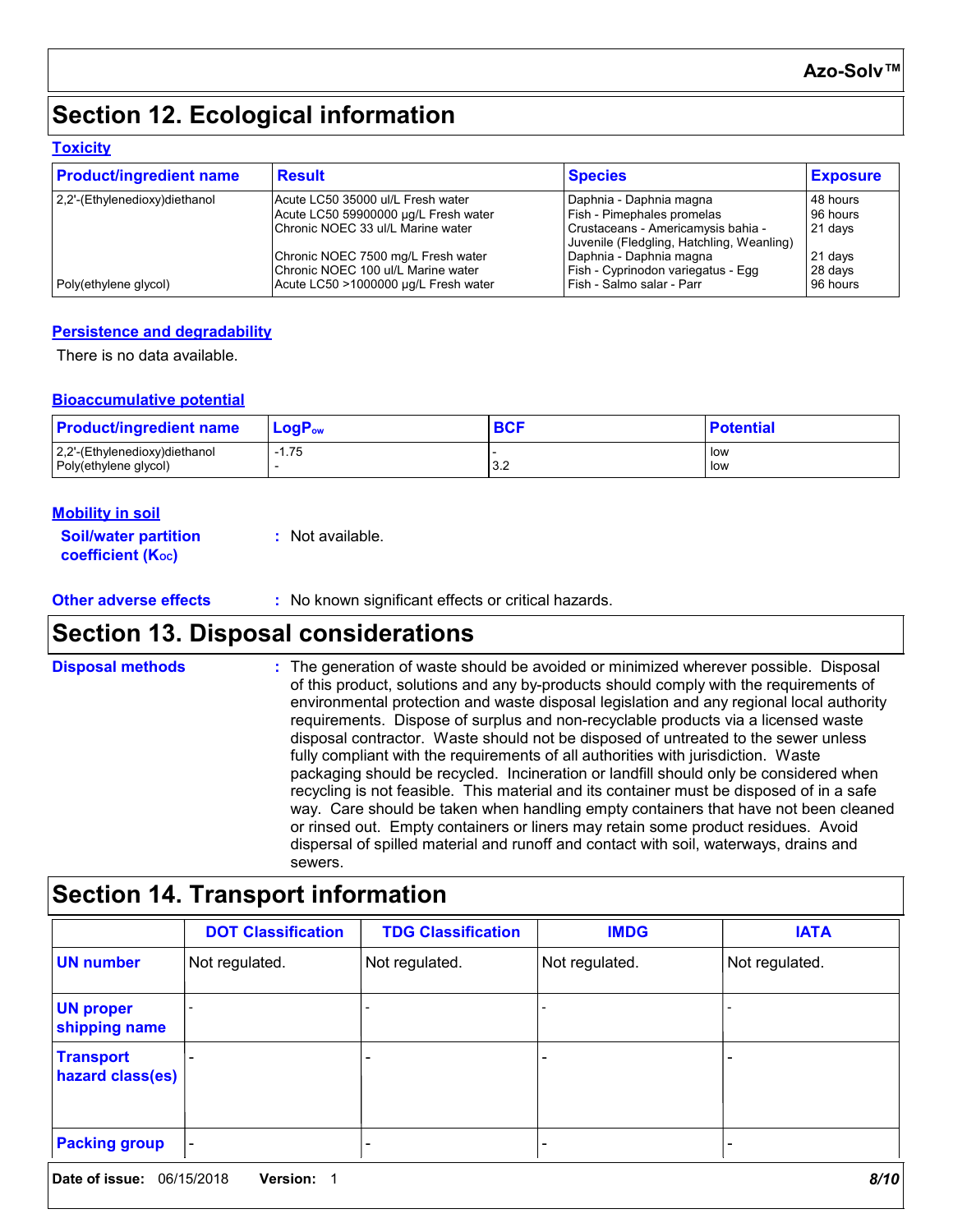|                                   |     |     |     |                              | Azo-Solv™ |
|-----------------------------------|-----|-----|-----|------------------------------|-----------|
| Section 14. Transport information |     |     |     |                              |           |
| Environmental<br>hazards          | No. | No. | No. | No.                          |           |
|                                   |     |     |     | <b>AERG</b> : Not applicable |           |

**Special precautions for user Transport within user's premises:** always transport in closed containers that are **:** upright and secure. Ensure that persons transporting the product know what to do in the event of an accident or spillage.

# **Section 15. Regulatory information**

| <b>U.S. Federal regulations</b>                                                   | : TSCA 4(a) final test rules: Acetaldehyde<br><b>TSCA 8(a) PAIR: Acetaldehyde</b><br><b>TSCA 8(a) CDR Exempt/Partial exemption: Not determined</b><br><b>United States inventory (TSCA 8b)</b> : All components are listed or exempted.<br>Clean Water Act (CWA) 311: Formaldehyde: Acetaldehyde |
|-----------------------------------------------------------------------------------|--------------------------------------------------------------------------------------------------------------------------------------------------------------------------------------------------------------------------------------------------------------------------------------------------|
| <b>Clean Air Act Section 112</b><br>(b) Hazardous Air<br><b>Pollutants (HAPs)</b> | : Listed                                                                                                                                                                                                                                                                                         |
| <b>Clean Air Act Section 602</b><br><b>Class I Substances</b>                     | : Not listed                                                                                                                                                                                                                                                                                     |
| <b>Clean Air Act Section 602</b><br><b>Class II Substances</b>                    | : Not listed                                                                                                                                                                                                                                                                                     |
| <b>DEA List I Chemicals</b><br>(Precursor Chemicals)                              | : Not listed                                                                                                                                                                                                                                                                                     |
| <b>DEA List II Chemicals</b><br><b>(Essential Chemicals)</b>                      | : Not listed                                                                                                                                                                                                                                                                                     |
| <b>SARA 302/304</b>                                                               |                                                                                                                                                                                                                                                                                                  |

**Composition/information on ingredients**

|              |      | <b>SARA 302 TPQ</b> |           | <b>SARA 304 RQ</b> |           |
|--------------|------|---------------------|-----------|--------------------|-----------|
| <b>Name</b>  | EHS  | (lbs)               | (gallons) | (lbs)              | (gallons) |
| Formaldehyde | Yes. | 500                 |           | 100                | -         |

**SARA 304 RQ :** 370370370.4 lbs / 168148148.1 kg [39660751.2 gal / 150132275.1 L]

#### **SARA 311/312**

#### **Classification :** SERIOUS EYE DAMAGE/ EYE IRRITATION - Category 2B

#### **Composition/information on ingredients**

| <b>Name</b>                   | <b>Classification</b>                            |
|-------------------------------|--------------------------------------------------|
| 2,2'-(Ethylenedioxy)diethanol | SERIOUS EYE DAMAGE/ EYE IRRITATION - Category 2A |
| Poly(ethylene glycol)         | SERIOUS EYE DAMAGE/ EYE IRRITATION - Category 2A |

#### **SARA 313**

There is no data available.

#### **State regulations**

**Massachusetts :** None of the components are listed.